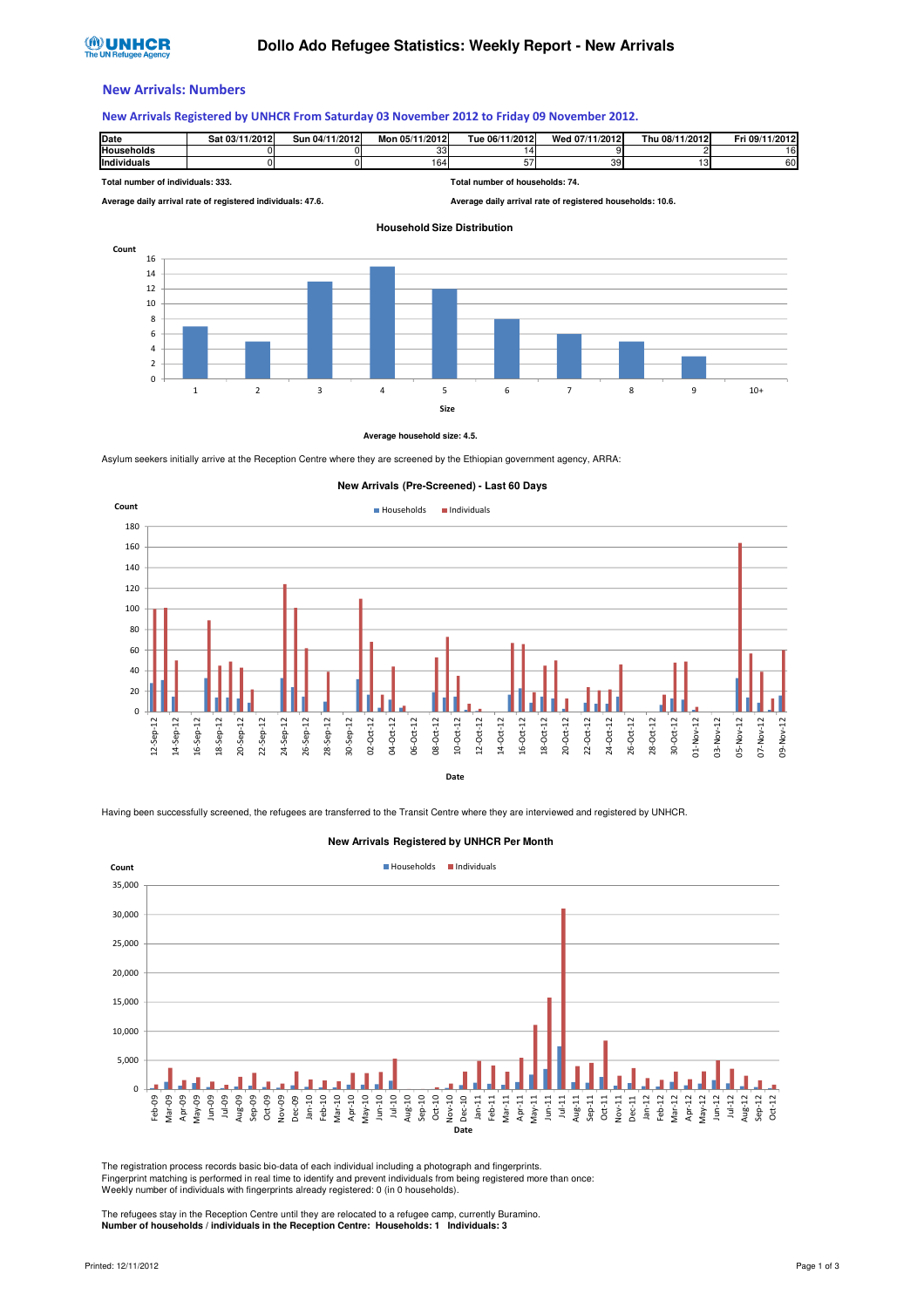

## **New Arrivals: Characteristics I Reporting Period: 03 Nov 2012 to 09 Nov 2012.**

#### **Age Gender Breakdown**

|                  | Gender |       |        |       | <b>Totals</b> |        |
|------------------|--------|-------|--------|-------|---------------|--------|
| <b>Age Group</b> | Male   | %     | Female | %     | Total         | %      |
| $0 - 4$          | 66     | 19.8% | 60     | 18.0% | 126           | 37.8%  |
| $5 - 11$         | 54     | 16.2% | 52     | 15.6% | 106           | 31.8%  |
| $12 - 17$        |        | 3.3%  |        | 5.1%  | 28            | 8.4%   |
| $18 - 59$        | 16.    | 4.8%  | 54     | 16.2% | 70            | 21.0%  |
| $60 +$           |        | 0.3%  |        | 0.6%  |               | 0.9%   |
| Total:           | 148    | 44.4% | 185    | 55.6% | 333           | 100.0% |

Women and Children: Percentage of new arrivals: 94.9%.



## **Somali Regions and Districts of Origin**



## **Reasons for Flight**

| Reason            | <b>Households</b> | <b>Individuals</b> |
|-------------------|-------------------|--------------------|
| Conflict          |                   |                    |
| Conflict & Famine | 16                |                    |
| Famine            | 59                |                    |
| റther             |                   |                    |

## **Ethnicity / Clan**

# **Clans - Individual Count**